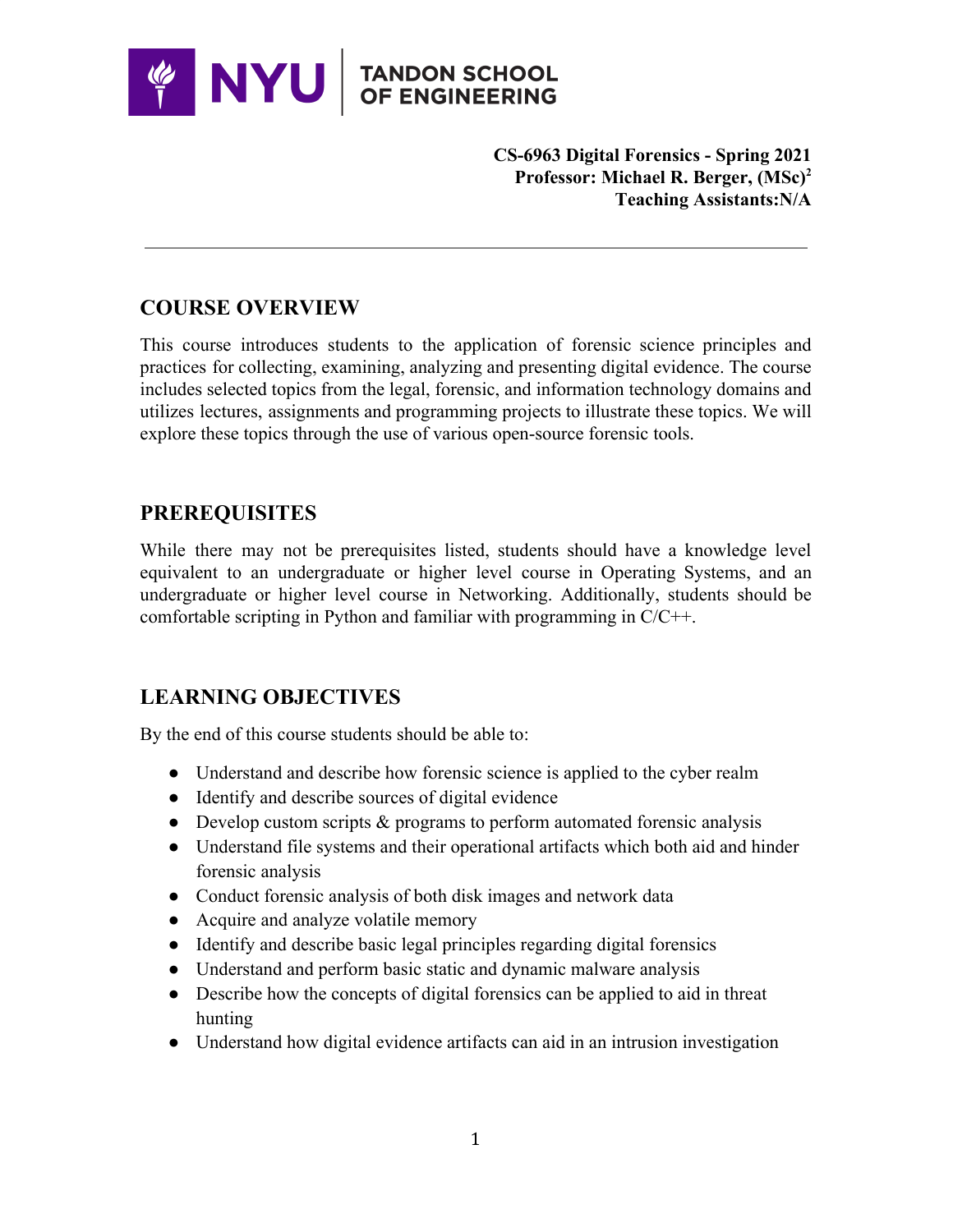

# **COURSE STRUCTURE**

This course is conducted entirely online, which means you do not have to be on campus to complete any portion of it. You will participate in the course using NYU Brightspace located at [https://brightspace.nyu.edu](https://brightspace.nyu.edu/).

#### **GRADING BREAKDOWN**

| Forensic Analysis Assignments       | 40% |
|-------------------------------------|-----|
| Programming Assignments             | 25% |
| Quizzes                             | 20% |
| <b>Technical Writing Assignment</b> | 15% |

#### **LEARNING TIME RUBRIC**

| <b>Learning Time</b><br><b>Element</b> | Asynchronous*/<br>Synchronous** | <b>Time on Task</b><br>for Students<br>(weekly) | <b>Notes</b>                                                                                                                   |
|----------------------------------------|---------------------------------|-------------------------------------------------|--------------------------------------------------------------------------------------------------------------------------------|
| Lecture (Active)<br>Module)            | (A)synchronous                  | $1 - 2$ hours                                   | Live lecture via Zoom, also<br>recorded for anyone who can not<br>view at the scheduled time.                                  |
| Active<br>participation                | Asynchronous                    | $0.25$ hours                                    | Students discuss weekly lessons or<br>topics related to the course                                                             |
| Reading                                | Asynchronous                    | $1-2$ hours                                     | Students complete required readings<br>for each module to help reinforce<br>lecture content and prepare for the<br>weekly quiz |
| Assignments                            | Asynchronous                    | $4-5$ hours                                     | Students independently work on<br>assignments.                                                                                 |
| Quizzes                                | Asynchronous                    | 1 hour                                          | Students complete the weekly quiz                                                                                              |

\*Asynchronous learning is defined as any non-real time student learning, such as recorded lecture, podcast, interactive module, articles, websites, etc. This also includes any student-to-student or faculty-to-student communication that may happen with an asynchronous tool, such as discussion board, chatroom, e-mail, text, etc.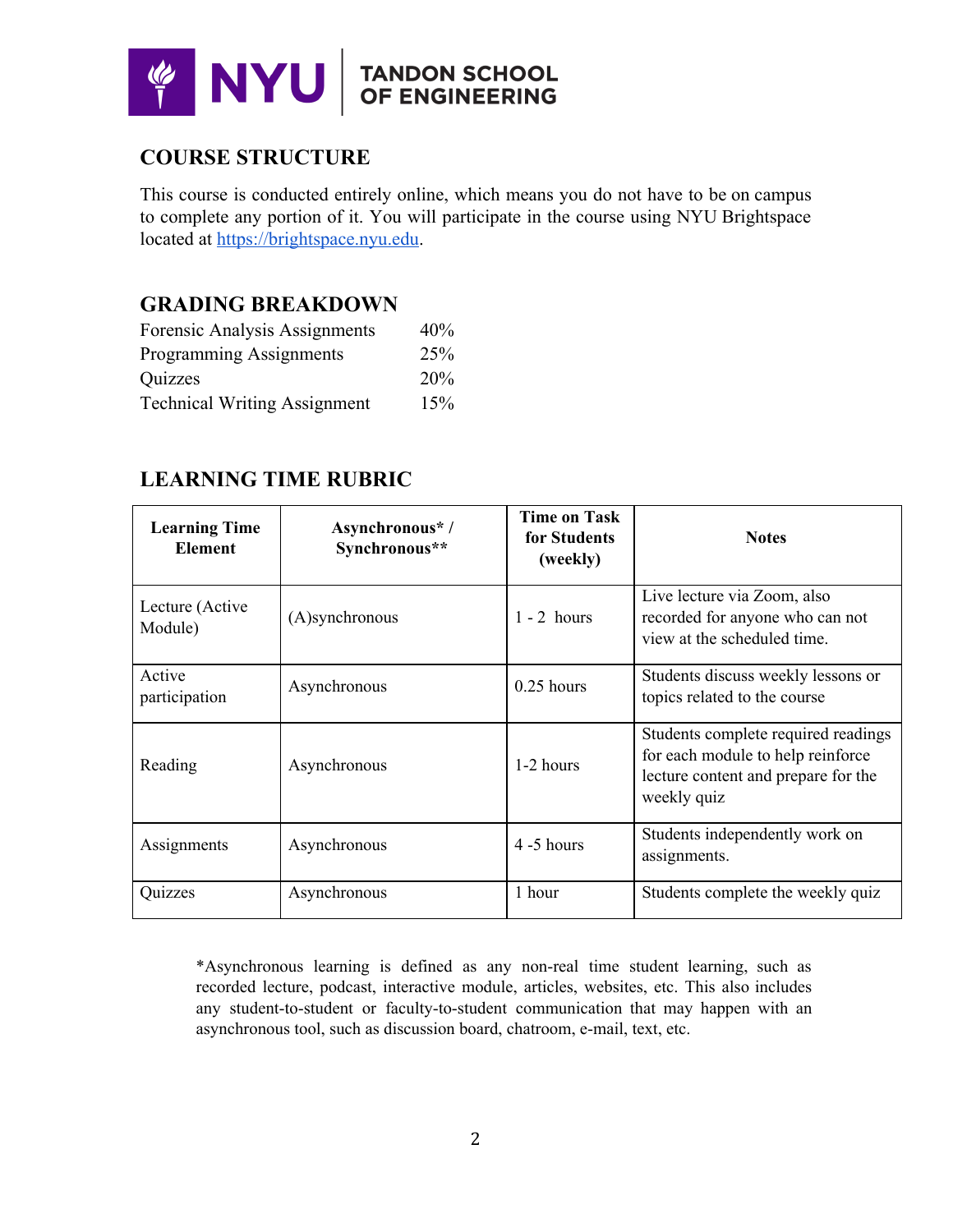

\*\*Synchronous learning is defined as any real-time student-to-student and/or faculty-to-student learning, such as a live webinar session or other video/audio communication service.

## **WEEKLY MEETINGS - Tuesdays @ 8pm EST (subject to change)**

We will meet each week via Zoom and go over the content listed on the syllabus. For anyone who can't attend live, each meeting will be recorded and posted shortly after, for everyone to view. There is no direct grade penalty for not attending live classes, although students should make an effort to attend live whenever possible. Notice will be sent via email if the day/time changes for a specific week.

## **READING MATERIAL**

Students should expect reading material to be provided each week, to supplement the material presented in the lecture, usually in the form of journal articles and research papers. When provided, this material should be read and understood prior to taking the weekly quiz.

### **COURSE PACE**

The course is structured so as to allow a constant pace of work throughout the semester, while allowing flexibility with most due dates for student's schedules. Some specific non-flexible due dates will be announced well in advance. Students who do not adhere to the recommended schedule of doing each module's work each week will quickly fall behind and struggle greatly towards the end of the semester.

### **ASSIGNMENTS**

Students should anticipate weekly assignments in the class, with work generally being assigned Monday morning. To stay on pace, you should aim to complete each assignment by the following Sunday evening, prior to the next module beginning on Monday. These assignments will help to reinforce the concepts covered in the lectures and the readings, and help build your practical analysis skills.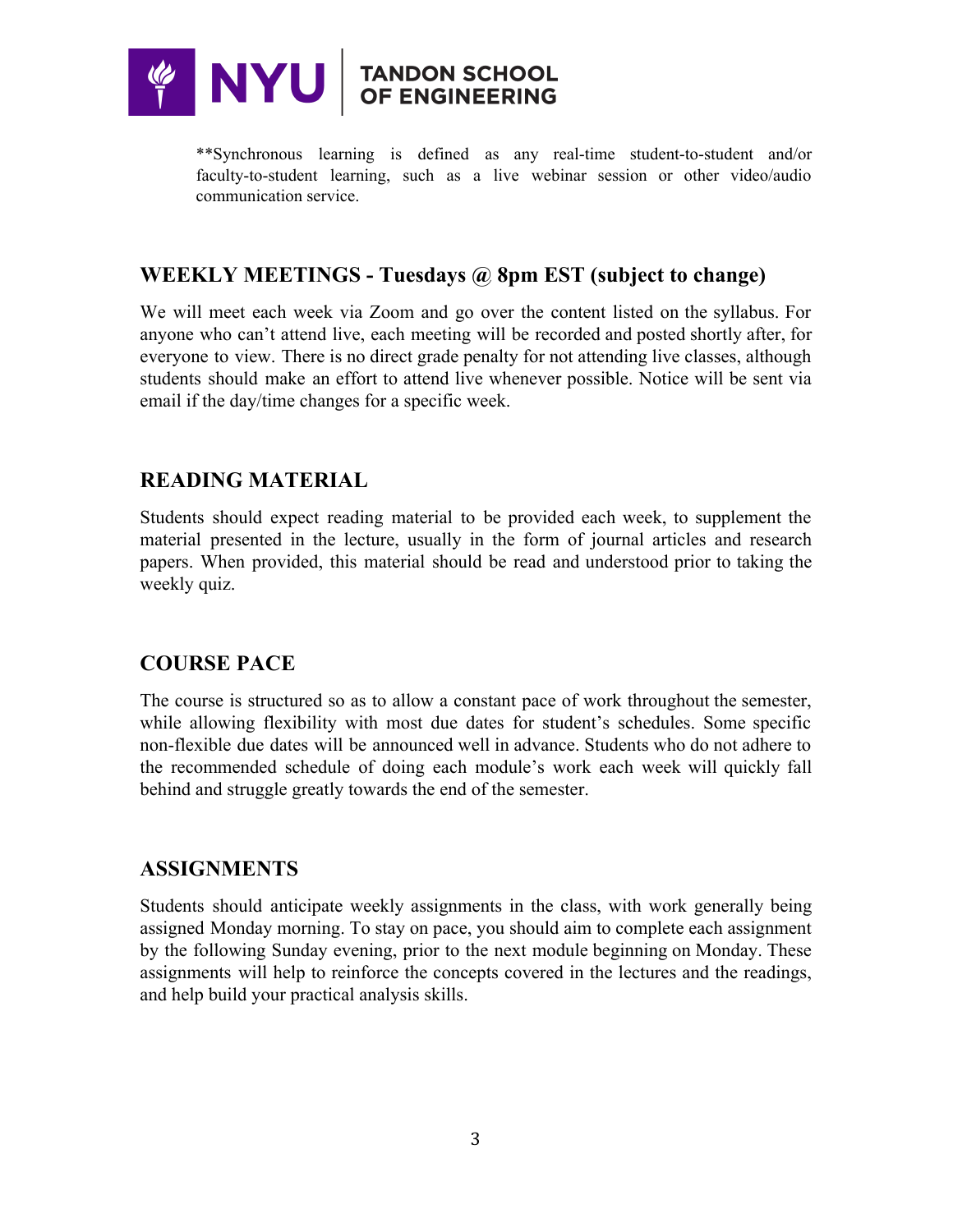

#### **FORENSIC ANALYSIS ASSIGNMENTS**

These assignments will serve to help students learn practical digital forensic analysis techniques, and are thus one of the most important aspects of the overall class. Most assignments will be found under the "Quizzes" section of Brightspace, however there will be no set time limit for the assignment...

# **PROGRAMMING ASSIGNMENTS**

These assignments will help you apply your programming skills to common challenges you will encounter performing digital forensic analysis which are best served by being able to write a custom script or tool. They will also help to further your understanding of what happens "under the hood" of standard forensic tools, in an effort to elevate your knowledge past the level of "pushing buttons in a tool". These assignments will be submitted via Gradescope for automated evaluation and feedback. Students will have unlimited submissions through the final course submission deadline in order to utilize the feedback provided to improve their submission.

## **QUIZZES**

Students should expect a quiz each week, which will cover the content in the lecture, as well as the reading material assigned when applicable. You may take the quiz whenever you are ready, up until the final course submission deadline. The quiz is "open-book", however you should not take it until you have attended/watched the lecture and read the corresponding reading material, as you will not have enough time to look up every question. These are designed as more of a knowledge check, to ensure you are keeping up with the weekly content and understanding the material. Quizzes will generally be about 10 questions with a 20 minute time limit.

### **TECHNICAL WRITING ASSIGNMENT**

This assignment involves reading the "The Cuckoo's Egg", and writing a comparative technical analysis of forensic techniques used in the book vs. what is currently available today. The book tells the true story of one of the first known instances of a foreign adversary based cyber intrusion, and the subsequent investigation undertaken by the victim entity. The assignment serves as an opportunity for students to develop their abilities to write about advanced technical analysis in order to inform the reader, as well as to analyze forensic analysis performed by someone else in order to evaluate the processes and techniques.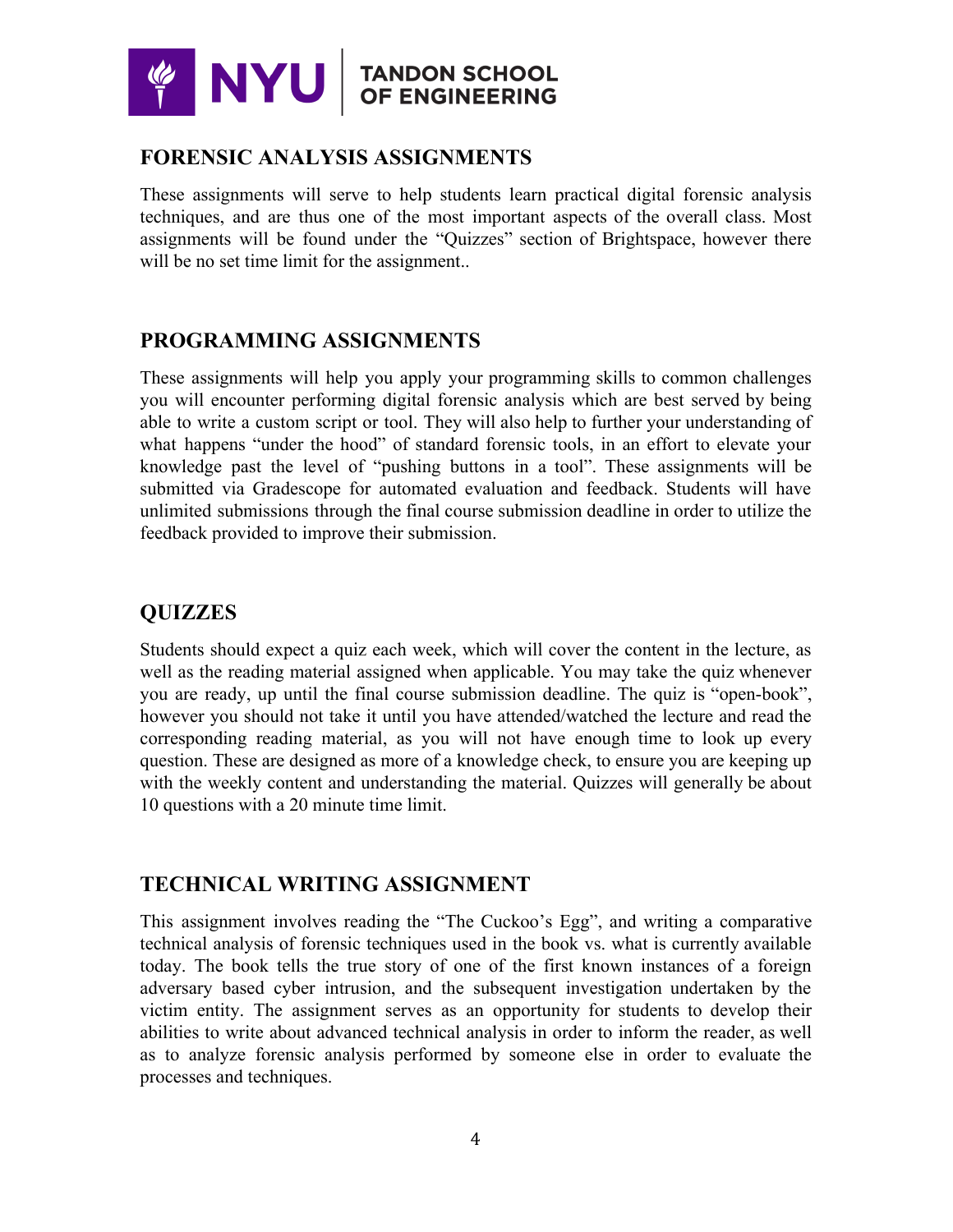

For this assignment, you will be submitting your paper to Brightspace and we will utilize the peer review functionality.. As an additional part of the assignment, once papers are submitted, you will be tasked with reading and providing feedback on three of your peer's assignments. This process allows the assignment to also help you develop skills pertaining to reviewing and providing feedback on technical documents. The feedback process will be anonymous on both sides (you will not know whose papers you are grading, and you will not know who provides the feedback to you), and I will be overseeing the process.

### **WEEKLY VIRTUAL OFFICE HOURS**

The instructor will be available for weekly virtual office hours by appointment. To schedule an appointment, or to ask any questions about the course content, please email them.

## **ANNOUNCEMENTS**

Announcements will be posted on Brightspace on a regular basis (and automatically emailed to you by default). You can locate all previous class announcements under the Announcements tab of our class. Be sure to check the class announcements regularly as they will contain important information about class assignments and other class matters.

### **EMAIL**

You are encouraged to post your questions about the course in the Forums discussions on NYU Classes. This is an open forum in which you and your classmates are encouraged to answer each other's questions. But, if you need to contact me directly, please email me at mrberger@nyu.edu. You can usually expect a response within 24 hours.

# **COURSE MATERIALS**

#### **REQUIRED READING MATERIAL**

**Title**: The Cuckoo's Egg: Tracking A Spy Through The Maze Of Computer Espionage **Author**: Cliff Stoll **ISBN**: 1416507787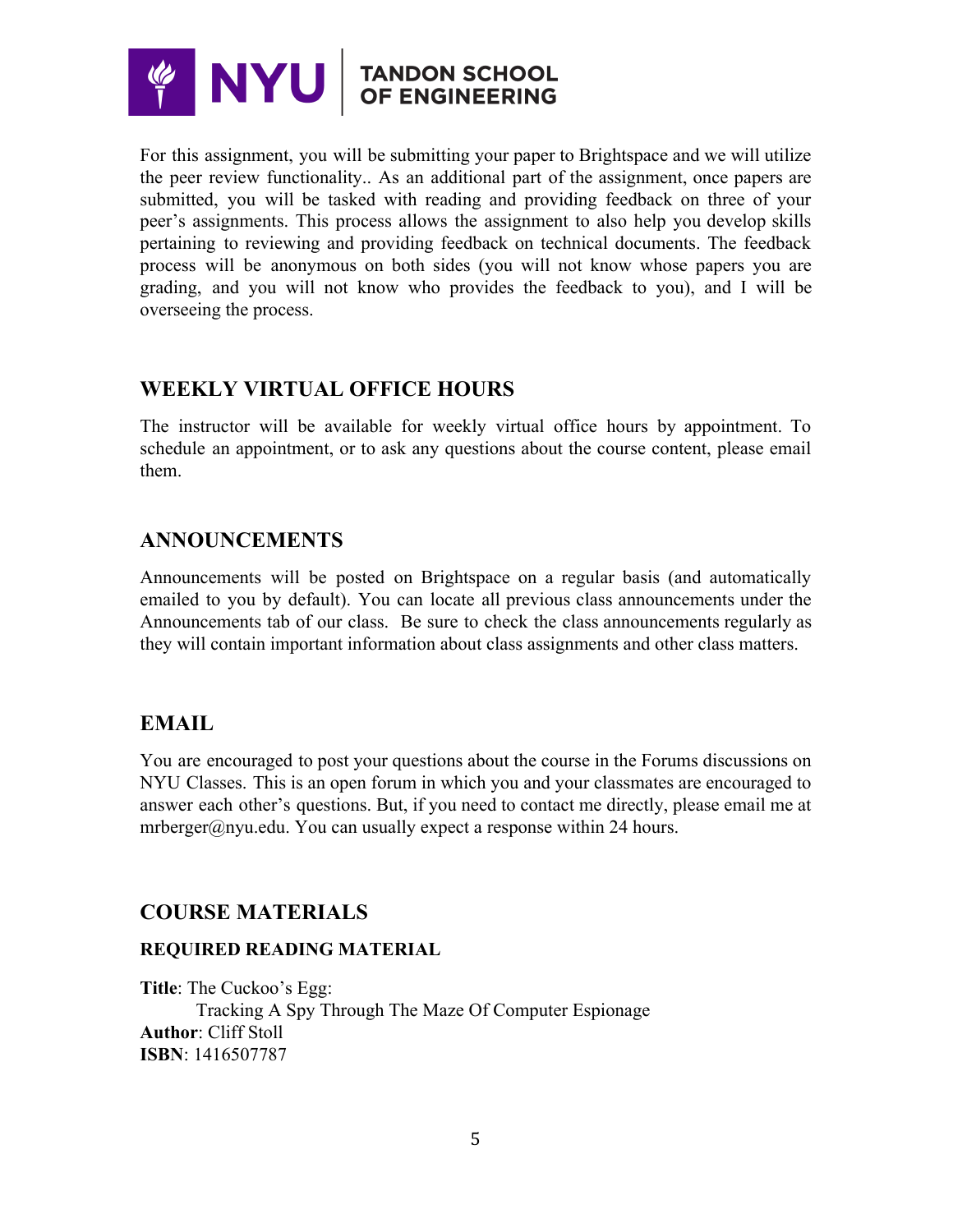

#### **RECOMMENDED REFERENCE MATERIAL**

**Title**: Digital Evidence and Computer Crime: Forensic Science, Computers, and the Internet, 3rd Edition **Author**: Eoghan Casey **Publisher**: Academic Press **ISBN**: 9780123742681

**Title**: The Art of Memory Forensics **Author**: Michael Hale Ligh, Andrew Case, Jamie Levy, AAron Walters **Publisher**: Wiley **ISBN**: 1118825098

**Title**: File System Forensic Analysis (1st Ed.) **Author**: Brian Carrier **Publisher**: Addison-Wesley, 2005 **ISBN**: 0321268172

#### **COURSE SCHEDULE**

The following is the list of topics we will be covering, and the anticipated schedule for each, subject to change due to unforeseen circumstances. In order to stay on schedule, student's should make every effort to complete the current module's workload prior to the end of that module's week.

| Module<br># | Topic                             | <b>Week Starting</b> |
|-------------|-----------------------------------|----------------------|
|             | Introduction to Digital Forensics | 2/1/21               |
| 2           | <b>Acquiring Evidence</b>         | 2/8/21               |
| 3           | Filesystems                       | 2/22/21              |
| 4           | Open-Source Forensic Tools        | 3/1/21               |
| 5           | Windows / Mac / Linux Forensics   | 3/8/21               |
| 6           | <b>Advanced Windows Forensics</b> | 3/15/21              |
|             | Programming for Digital Forensics | 3/22/21              |
| 8           | Application & Database Forensics  | 3/29/21              |